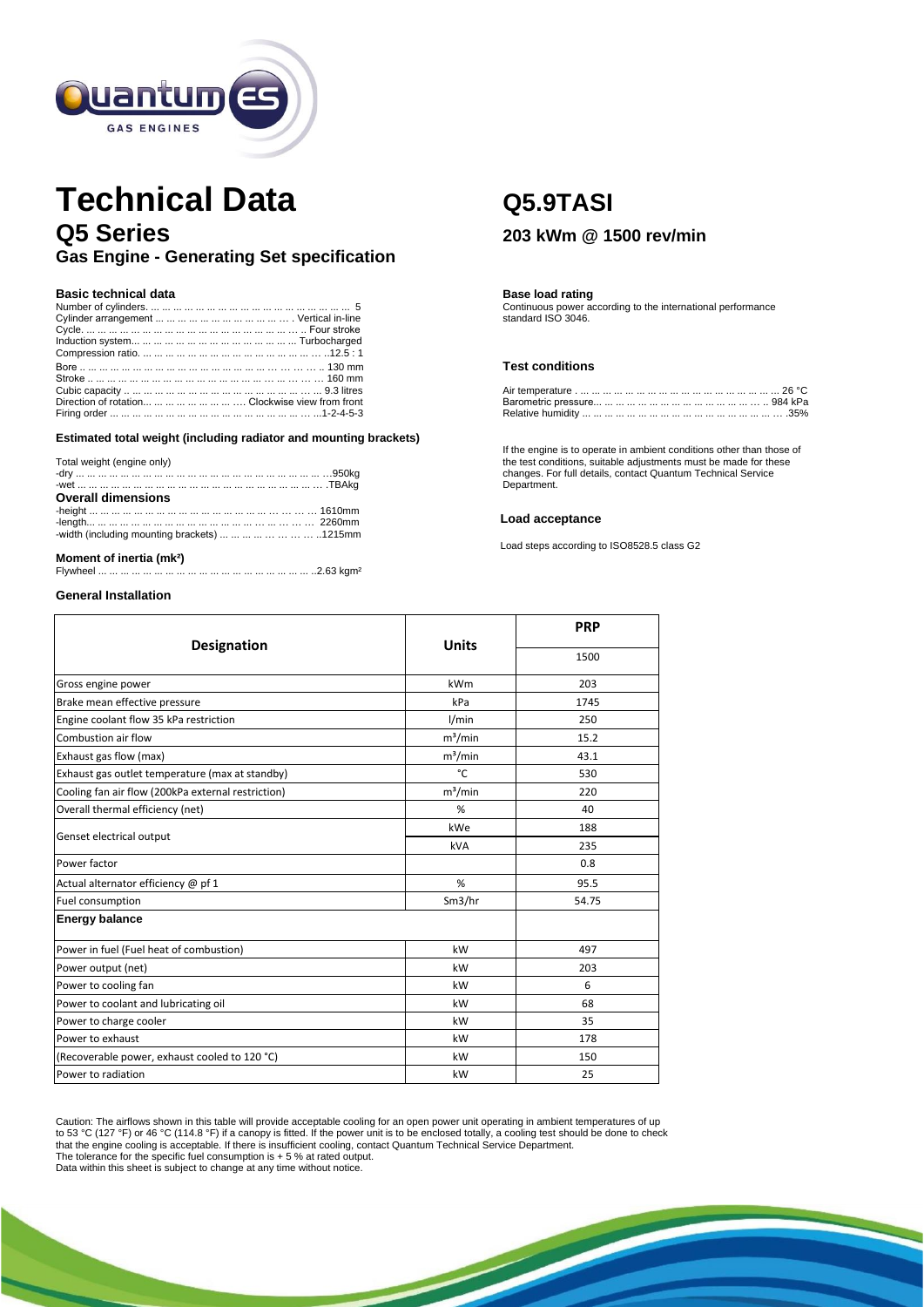

# **Cooling System (if fitted)**

|                                                                                                             | Recommended fuel                    |
|-------------------------------------------------------------------------------------------------------------|-------------------------------------|
| - rows and materials. $\dots \dots \dots \dots \dots \dots \dots \dots \dots \dots \dots$ . 5 row aluminium | Gas supplies must be filtered to th |
| - matrix density and material.        10 aluminium fins/inch                                                | maximum particle size not to exce   |
|                                                                                                             |                                     |
|                                                                                                             | <b>Fuel consumption (kg/hr)</b>     |

## **Fan (if fitted)**

### **Coolant**

| Recommended coolant: 50 % ethylene glycol with a corrosion | <b>Lubrication system</b> |
|------------------------------------------------------------|---------------------------|

inhibitor (BS 658 : 1992 or MOD AL39) and 50% clean fresh water. **Labricating oil capacity** 

# **Electrical system**

|                                                           | Lubricating oil pressure                                                                                  |
|-----------------------------------------------------------|-----------------------------------------------------------------------------------------------------------|
|                                                           |                                                                                                           |
|                                                           |                                                                                                           |
|                                                           | Max continuous oil temperature (in rail) $\ldots \ldots \ldots \ldots \ldots \ldots \ldots \ldots 110$ °C |
| Pull in current of starter motor solenoid        TBA amps |                                                                                                           |
| Hold in current of starter motor solenoid        TBA amps | Recommended lubricating oils                                                                              |

|  |  |  | range. |
|--|--|--|--------|
|--|--|--|--------|

### **Battery Requirement**

Min. 2 x 624 24V battery (BS3911 510CCA / SAE J537 770CCA)

### **Exhaust system**

| Maximum back pressure |  |
|-----------------------|--|
|                       |  |
|                       |  |

### **Fuel System Mountings**

| Throttle actuator         Electronical controlled butterfly    |  |
|----------------------------------------------------------------|--|
|                                                                |  |
| * For supply pressure below this value, please contact Quantum |  |
| Technical Dept for advice                                      |  |

Installation of gas supply and shut-off valves to be in accordance with local regulations.

### **Ignition system**

| Primary system type         Electronic inductive system |  |
|---------------------------------------------------------|--|
|                                                         |  |
|                                                         |  |

All information in this datasheet is correct at time of print but is subject to change without prior notice.

### **Fuel Specification**

- face area. ... ... ... ... ... ... ... ... ... ... ... ... ... ... ... ... ... … … ... ...1.1 m² Recommended fuel… … … … … .. Natural Gas LHV at 35.66 MJ/m³ - rows and materials. ... ... ... ... ... ... ... ... ... ... … … ...5 row aluminium Gas supplies must be filtered to the same standard as the engine intake air ie. maximum particle size not to exceed 5 micron.

|              | Power rating % of prime rating |      |     |     |     |  |  |  |  |  |  |
|--------------|--------------------------------|------|-----|-----|-----|--|--|--|--|--|--|
| <b>Speed</b> | 110                            | 100  | 75  | 50  | 25  |  |  |  |  |  |  |
| 1500         | TBA                            | 42.2 | TBA | TBA | TBA |  |  |  |  |  |  |

# **Induction system**

Total system capacity **Maximum air intake restriction**

| is described to <b>move of collections</b> with a state of the control of the collection | Lubrication cyctom |  |
|------------------------------------------------------------------------------------------|--------------------|--|

## **Maximum engine operating angles:**

| - front up, front down, right side or left side.         25° |  |
|--------------------------------------------------------------|--|
|                                                              |  |

## Lubricating oil pressure

| Max continuous oil temperature (in rail)        110 °C |  |
|--------------------------------------------------------|--|

# **Recommended lubricating oils**

**Cold start recommendations Cold start recommendations** A single or multigrade oil must be used of low ash type (<0.6 %wt), formulated for natural gas engines. See chart below for temperature



Maximum static bending moment Throttle actuator ... ... ... ... ... ... ... ... … Electronical controlled butterfly at rear face of block... ... ... ... ... ... ... ... ... ... ... … … … … … 1130Nm

\* For supply pressure below this value, please contact Quantum The information given in this document is for guidance only. Technical Dept. for advice. All tests were conducted using an engine installed and services to